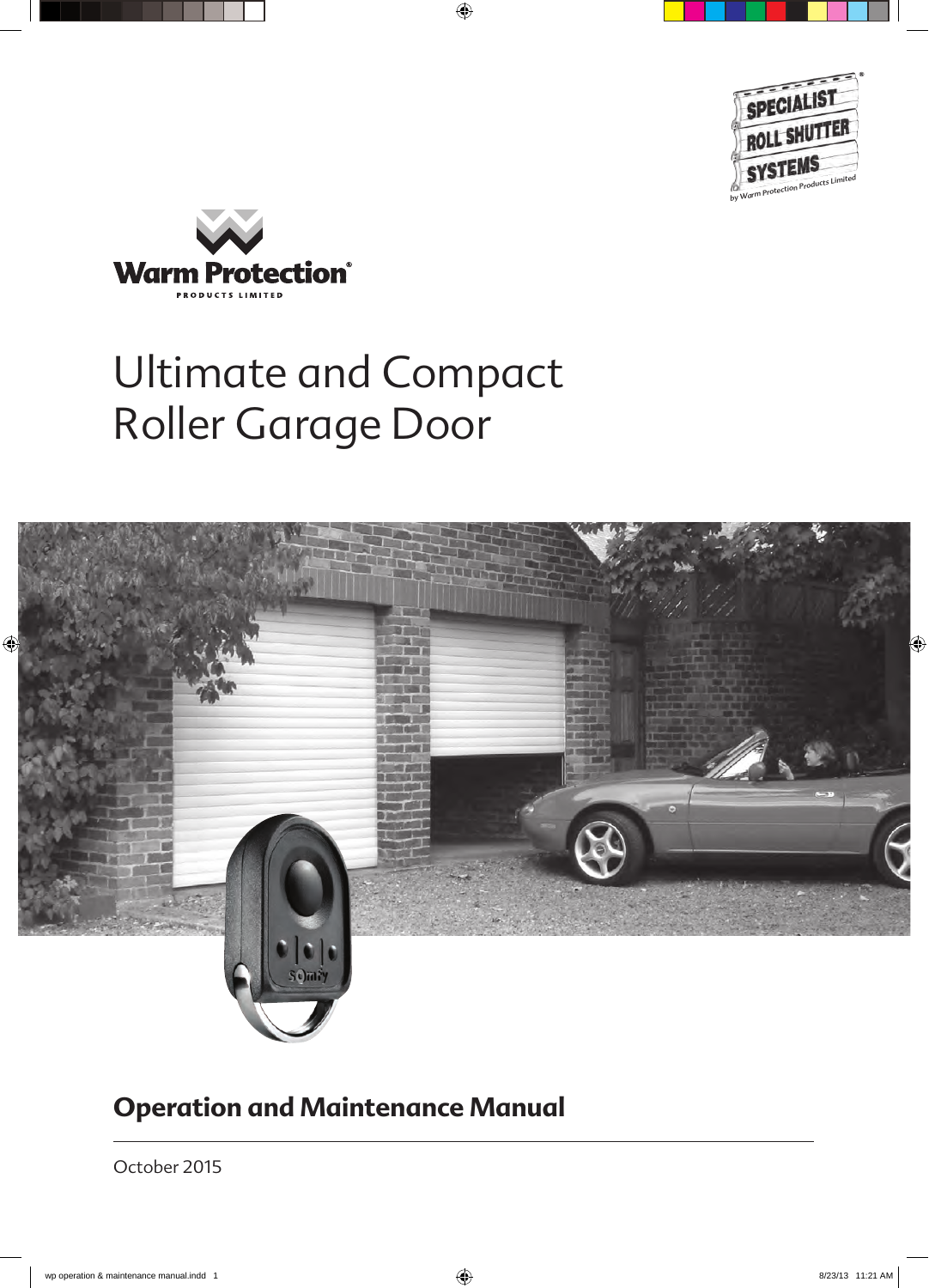# Firstly...

Thank you for your recent purchase of a Roller Shutter Garage Door from Warm Protection Products Limited. Our wish is to make sure our customers are satisfied in every way we possibly can. Therefore we ask you to read this manual carefully to ensure you get the best from your new garage door for many years to come.

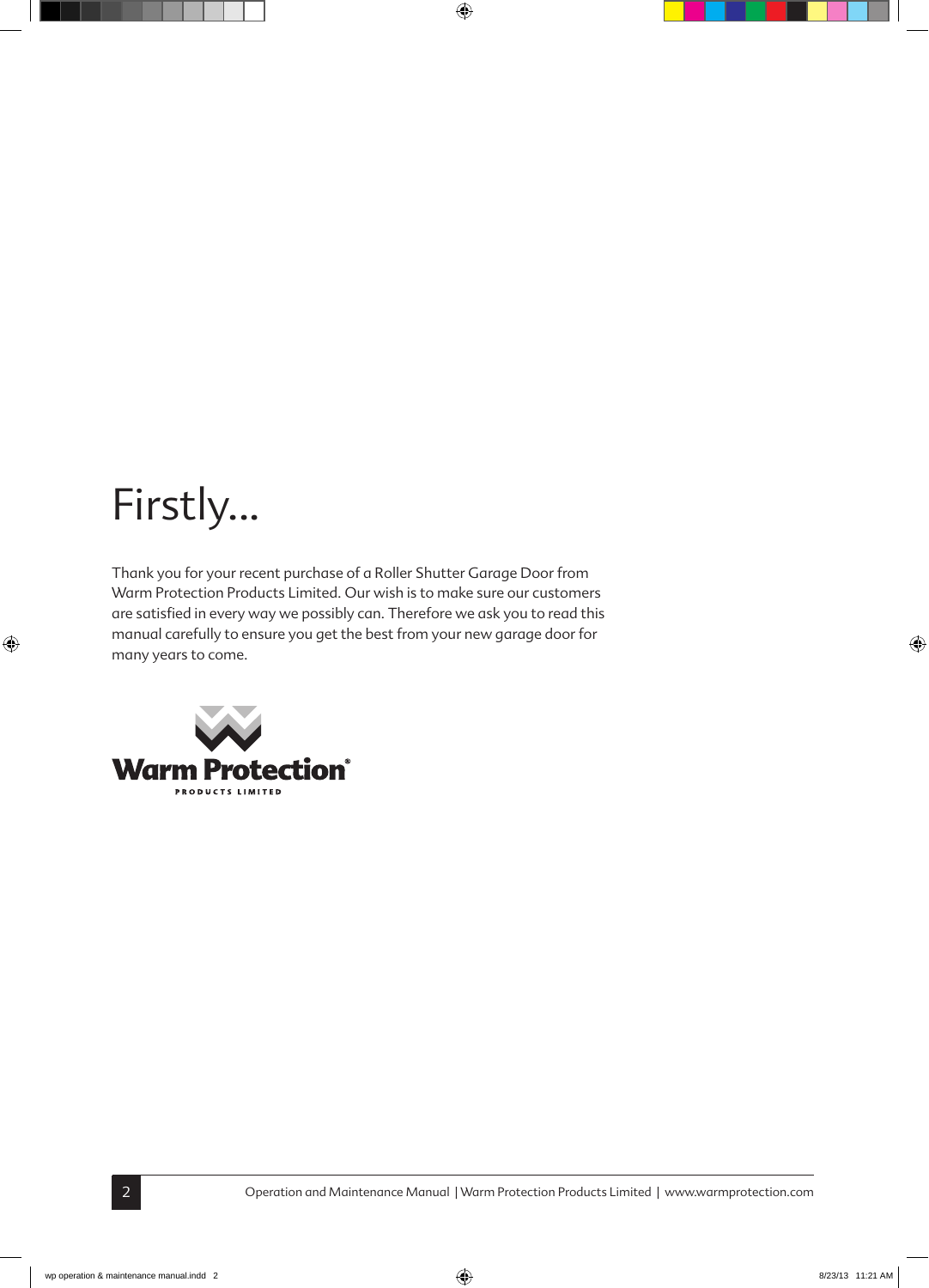

### Contents

| Introduction                           | $\overline{4}$ |
|----------------------------------------|----------------|
| Looking after your Garage Door         | 5              |
| Operating Instructions                 | 6              |
| Rollixo Remote Control Unit Parts List | 8              |
| Power Failure/Manual Override          | 9              |
| Compact Roller Door Parts List         | 10             |
| Ultimate Roller Door Parts List        | 11             |
| Declaration of Conformity              | 12             |
| Declaration of Performance             | 13             |
| Warranty and Guarantee                 | 14             |
| Service Call Record                    | 15             |

### **Installation Information**

Unique Serial No:

Door Type:

Date Installed:

Installation Company:

Installation Engineer:

Installation Company Tel No: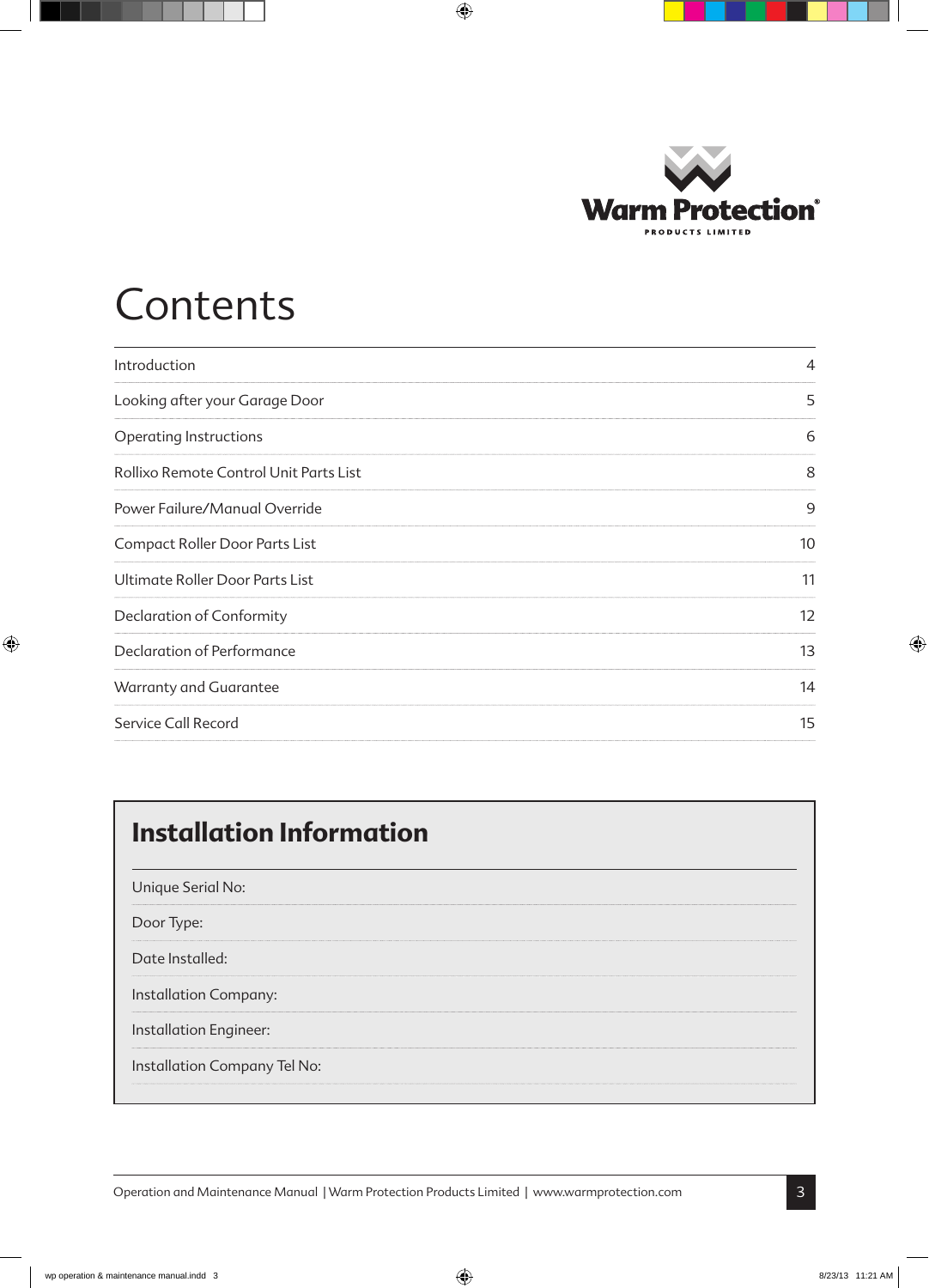## Introduction

BEFORE OPERATING YOUR DOOR FOR THE FIRST TIME PLEASE TAKE TIME TO READ AND FULLY UNDERSTAND THE CONTENTS OF THIS MANUAL AND ANY OTHER DOCUMENT RELATING TO THE DOOR SUPPLIED. ALL RELATING MANUALS SHOULD BE KEPT IN A SAFE PLACE BY THE END USER.



#### ALL PERSONS USING THE POWER OPERATED SHUTTER MUST BE SHOWN HOW TO OPERATE THE GARAGE DOOR PROPERLY AND SAFELY.

- 1. When operating the door the user must be in sight of the door at all times.
- 2. When operating the door do not place fingers near or in the shutter guide tracks at any time, or within any moving part of the door.
- 3. Do not allow children to operate/play with the door or any electrical switching equipment.
- 4. Do not attach objects or make alterations to the door as this may cause damage, personal injury and invalidate the warranty.
- 5. Only operate the door when in full view and if no objects or persons are in the path of the doors decent.
- 6. Minus temperatures and freezing conditions can cause the roller shutter curtain to freeze together or freeze the bottom rail seal to the floor. In such weather conditions we recommend keeping the door in view when operating the up movement and if impaired the door is to be immediately stopped to prevent damage occurring. Only when the ice on the door has melted is the door to be operated again.
- 7. Beware of operating the door in high winds. Operating the door in high winds can cause the centre of the shutter curtain to bow activating the safety device in the bottom rubber seal.
- 8. In the event of a malfunction the operator/end user should follow the advice given in the operation and maintenance manuals and if applicable contact the installation company. Repairs and adjustments should be undertaken by qualified personnel.

#### Intended Use

This Door is intended exclusively for domestic use, on average 2,200 cycles per year and is not licenced for continuous operation. The motor, control unit and safety system must only be operated in dry areas.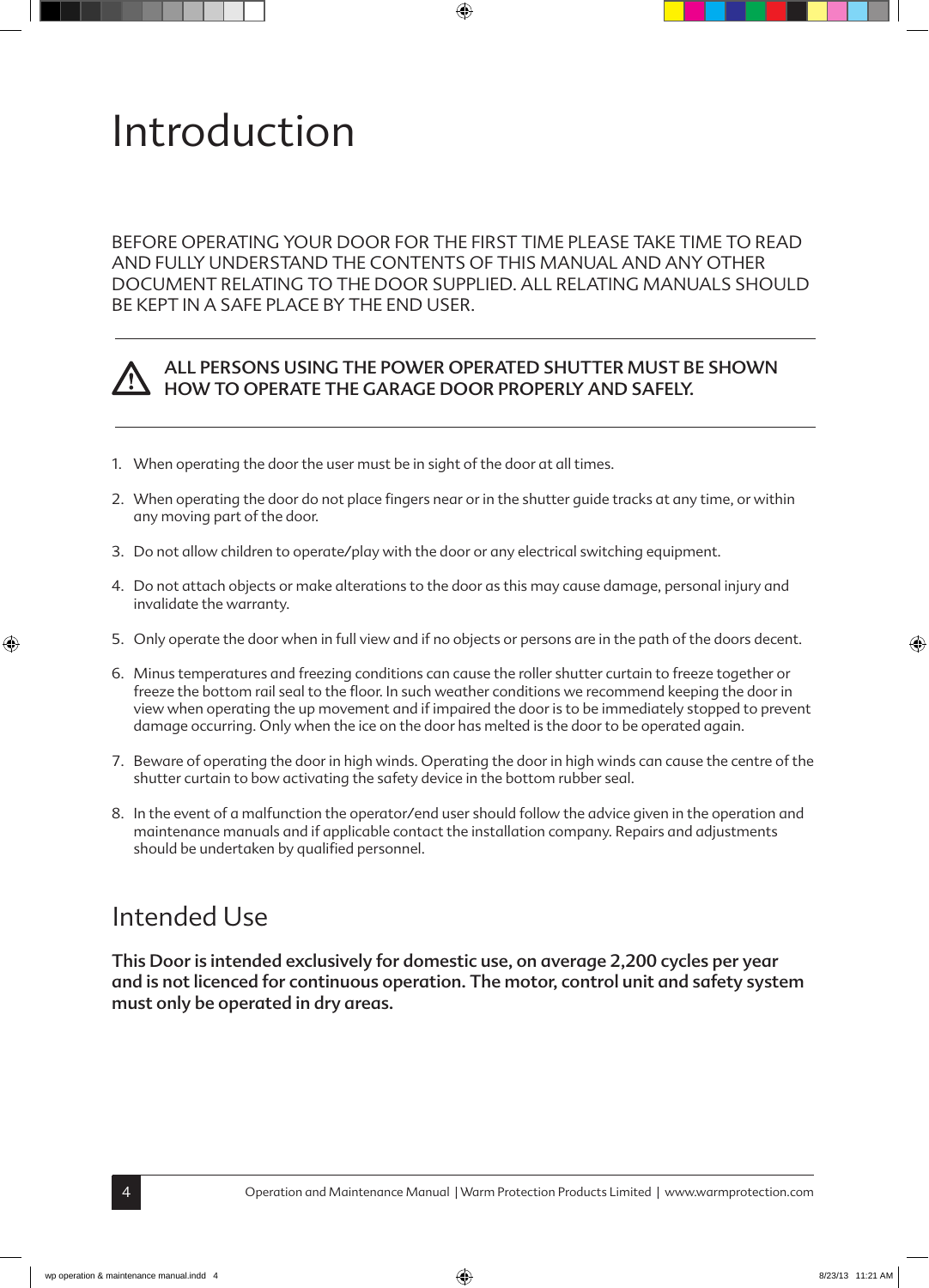# Cleaning

- 1. Power to the Garage Door should be isolated before washing.
- 2. Periodically clean the door (at least four times a year) with soapy water, rinse and allow to dry naturally. Do not use corrosive chemical cleaning agents or jet washers. Bird droppings are caustic and should be removed on detection. For dusty areas or salt air environments the cleaning process should be increased.
- 3. Marks on the paint finish can be cleaned using many types of car polish or touch up pens.
- 4. Chips on the paint should be touched up to prevent corrosion of the metal.
- 5. Check and remove any debris from the guide tracks and always ensure the path of the door is clear when in the closed position and free from stones, leaves and debris.
- 6. Your new garage door needs to be serviced annually by an authorised agent to maintain the CE mark and warranty.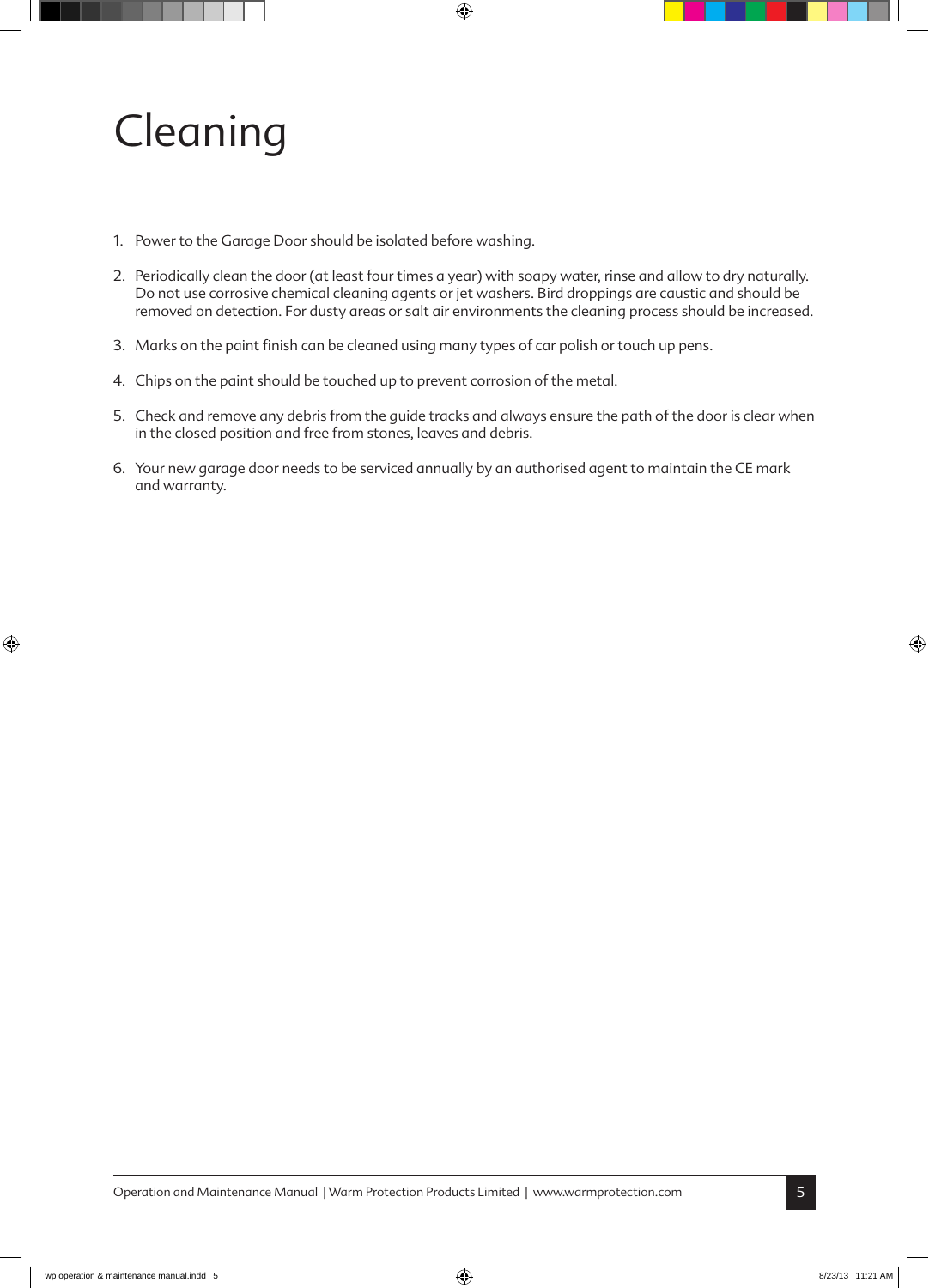# Operating Instructions

THE FOLLOWING DETAILS ARE A QUICK GUIDE, FOR MORE DETAILED INFORMATION PLEASE REFER TO THE ROLLIXO USER MANUAL SUPPLIED WITH THE DOOR.

Ensure the opening is clear of any obstructions and that the operator is in full view of the door.



Press the large black button in the centre of the hand held transmitter (key-fob) for 1 second and the door will start to move to the fully open or closed position and stop. By pressing the black button again the door will perform the opposite sequence and stop.



During the closing cycle if the door detects an obstruction it partially reverses and stops. The remote control receiver will emit a warning light flashing rapidly to confirm it has hit an obstacle. Remove the obstacle and press the black button again to close the door.



During the up or down cycle you can stop the door by simply pressing the black button on the key-fob. The next press of the black button on the key-fob will send the door in the opposite direction from which it was moving.



If the OSE safety system has a fault or fails to operate the door can be brought down by pressing and holding the down button on the control receiver board or by keeping the black button held down on the downward cycle of the operator key-fob.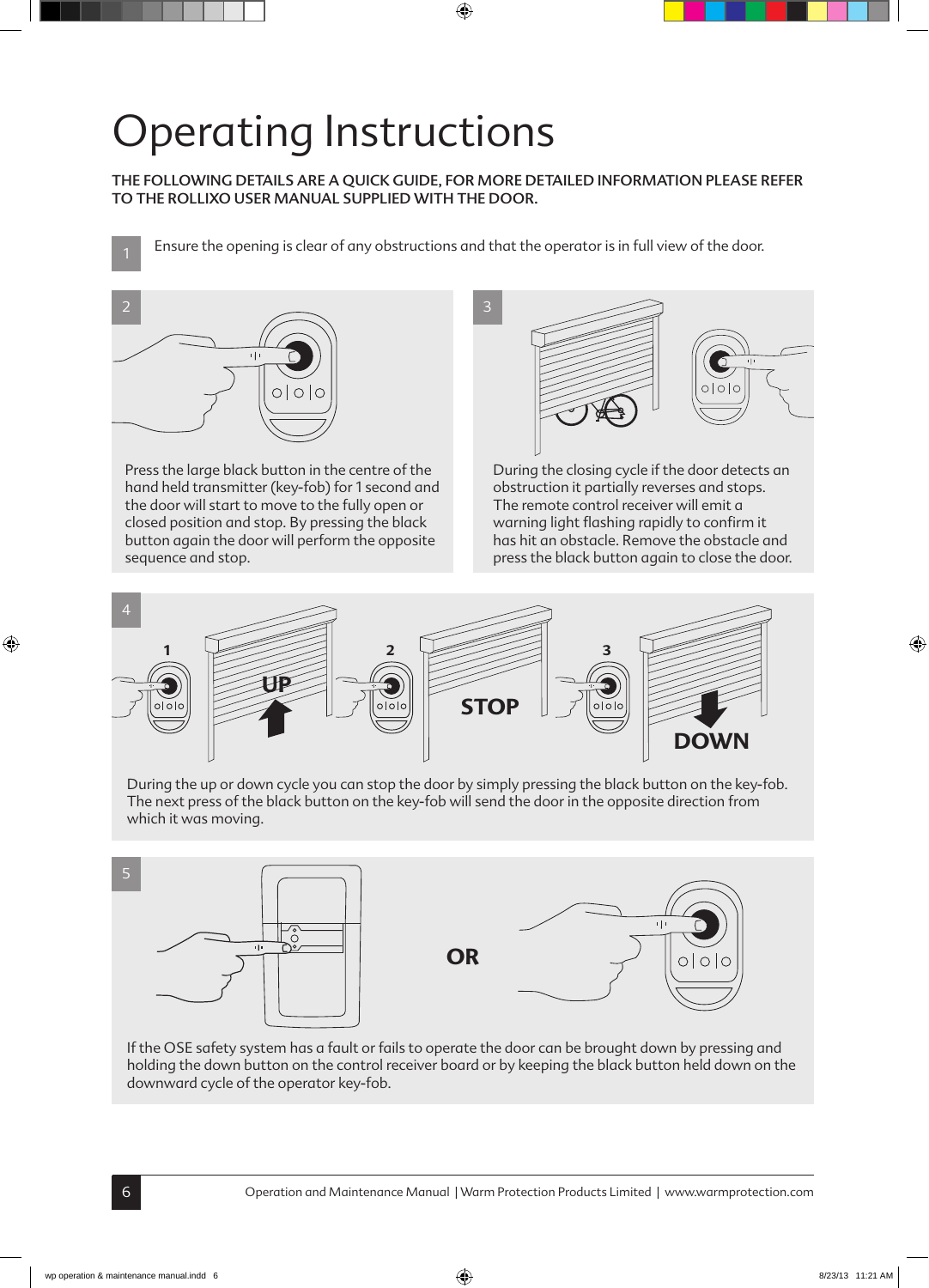

The door can also be operated from the Rollixo control unit via the UP - STOP - DOWN buttons.

- 7 ALARM MODULE: The Rollixo control unit is fitted with an alarm module. If an attempt is made to lift the door when fully closed the alarm will activate and sound for two minutes. The alarm can only be turned off with the hand held transmitter by pressing the big central button. The door cannot be operated while the alarm is sounding.
- 8 SMOOVE WIRELESS SWITCH: To operate the Smoove wireless switch simply touch the up arrow to take the door up, or the down arrow to take the door down. To stop the door at any intermediate point, press the MY button.
- 8 RTS WIRELESS KEYPAD: To operate the RTS keypad press in your code number (normally 4 digits) then press the top left hand button for one second. The door will move in the desired direction and stop. To stop the door during its travel, press the button again. After twenty seconds the unit requires the code number re-entering in the same way to operate the door.

### Safety Check

At least every six months, check the OSE safety beam in the bottom of the rubber seal by lowering the door half way down and obstructing the path of the door to land on your hand (handshake position). The rubbers will crush together and stop/reverse the door. Simply press the key fob button again and the door will operate normally.

### Fault Finding (operating diagnostics)

Fault finding diagnostics can be found in the Rollixo RTS User Manual, English section, page 5, supplied with the door control unit.

#### Maintenance

Key fob batteries  $1 \times CR2430$ 

XSE/OSE safety batteries 1 x AA3V6 lithium battery (AAIV5 NOT Compatible)

Rollixo receiver light bulb 1 x E-14-25w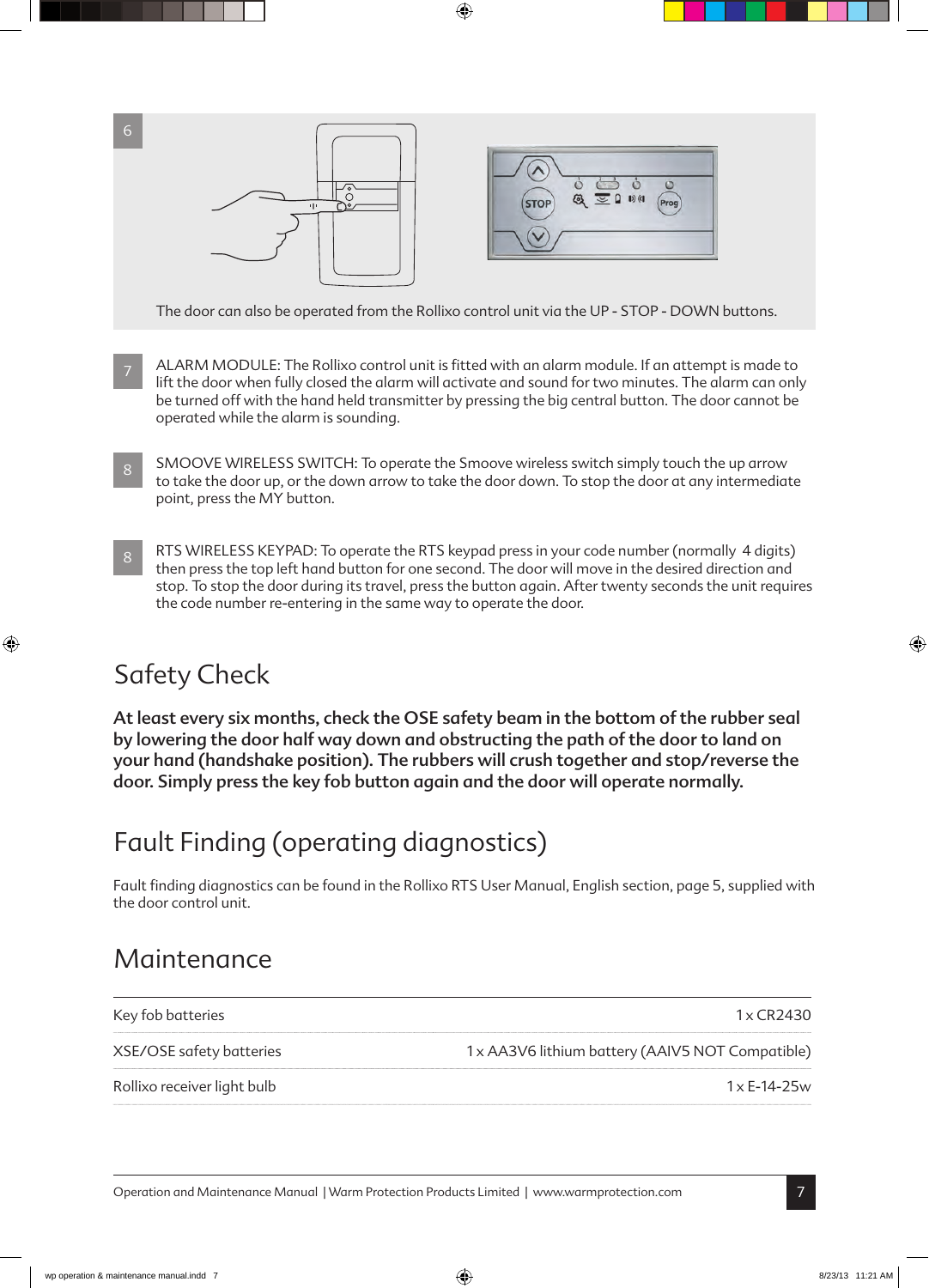# Power Failure and Manual Override

In the event of a power failure or temporarily overheating (the motor is protected by a thermal cut out), the door can be operated manually.

BEFORE USING THE MANUAL OVERRIDE, THE POWER SUPPLY TO THE ROLLER DOOR MUST BE SWITCHED OFF.

#### To operate:

Hold the manual override handle in line with the eye and rotate the handle in the desired direction to either open or close the door. DO NOT OVERWIND.

WHEN RAISING THE DOOR, ALWAYS LEAVE THE CURTAIN HANGING INTO ITS TRACKS.

WHEN LOWERING THE DOOR, NEVER WIND DOWN TOO FAR, JUST ENOUGH TO LAND ON THE FLOOR.



Locate the Crook Hook into the drop eye and hold handle at 45 degrees then rotate to wind up, or down as required.



Drop Eye Manual Override Fixed Eye Manual Override

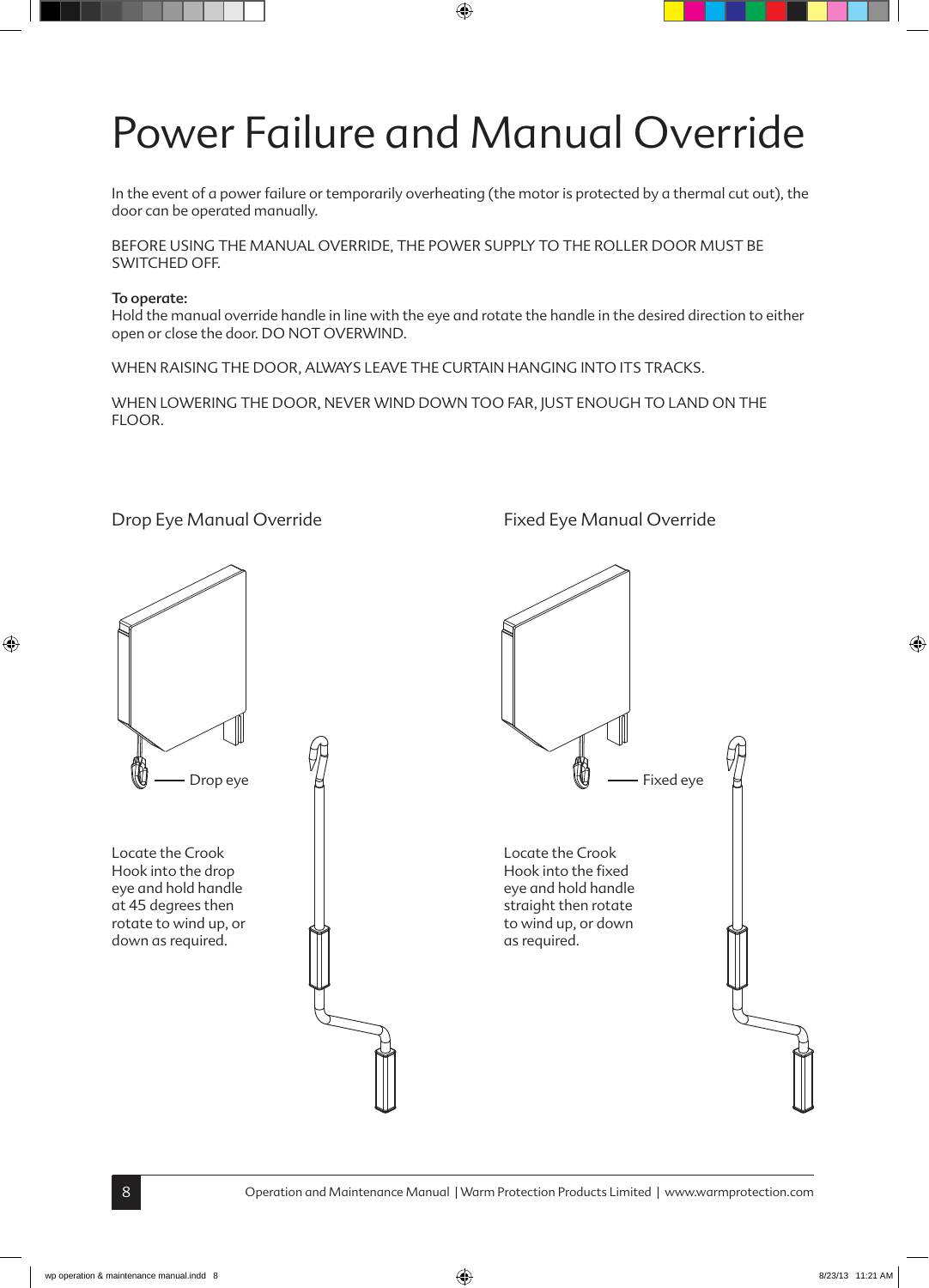### **Rollixo Remote Control Unit and OSE Safety Edge**



For all installation, maintenance, technical and operator instructions, please refer to the Rollixo RTS Installation Manual and Rollixo RTS User Manual supplied in the Remote Control Kit.

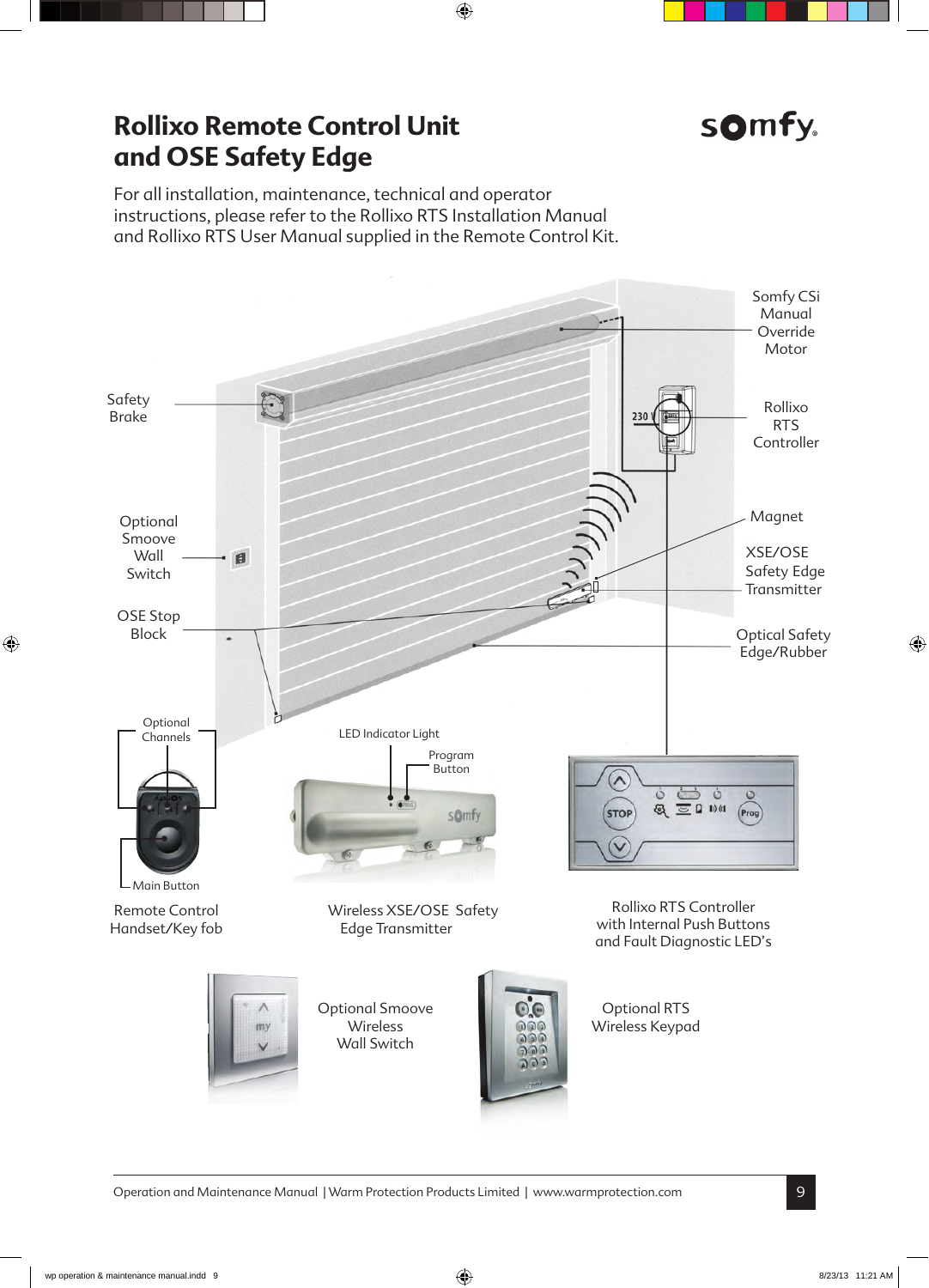### **Plant on Motorised Make Up Details for Compact Roller Garage Door 54/56**



- 1. Endplate
- 2. Bearing Holder
- 3. Adjustable Axle Cap
- 4. Back Box
- 5. Tube
- 6. Front Lid
- 7. Tube Motor with Override
- 8. OSE Rubber
- 9. Locking Straps
- 10. Shutter Curtain
- 11. XSE/OSE Bottom Rail Transmitter
- 12. Bottom Rail
- 13. OSE Stopper Block
- 14. Guide Rail
- 15. Curtain Endlock for Profile 54
- 16. Curtain Endlock for Profile 56
- 17. Endlock Screws for Profile 56
- 18. Rollixo Remote Control Unit
- 19. Override Winding Crook
- 20. Override Eye
- 21. Smoove Wireless Wall Switch
- 22. RTS Wireless Keypad
- 23. Switch off/Alarm Magnet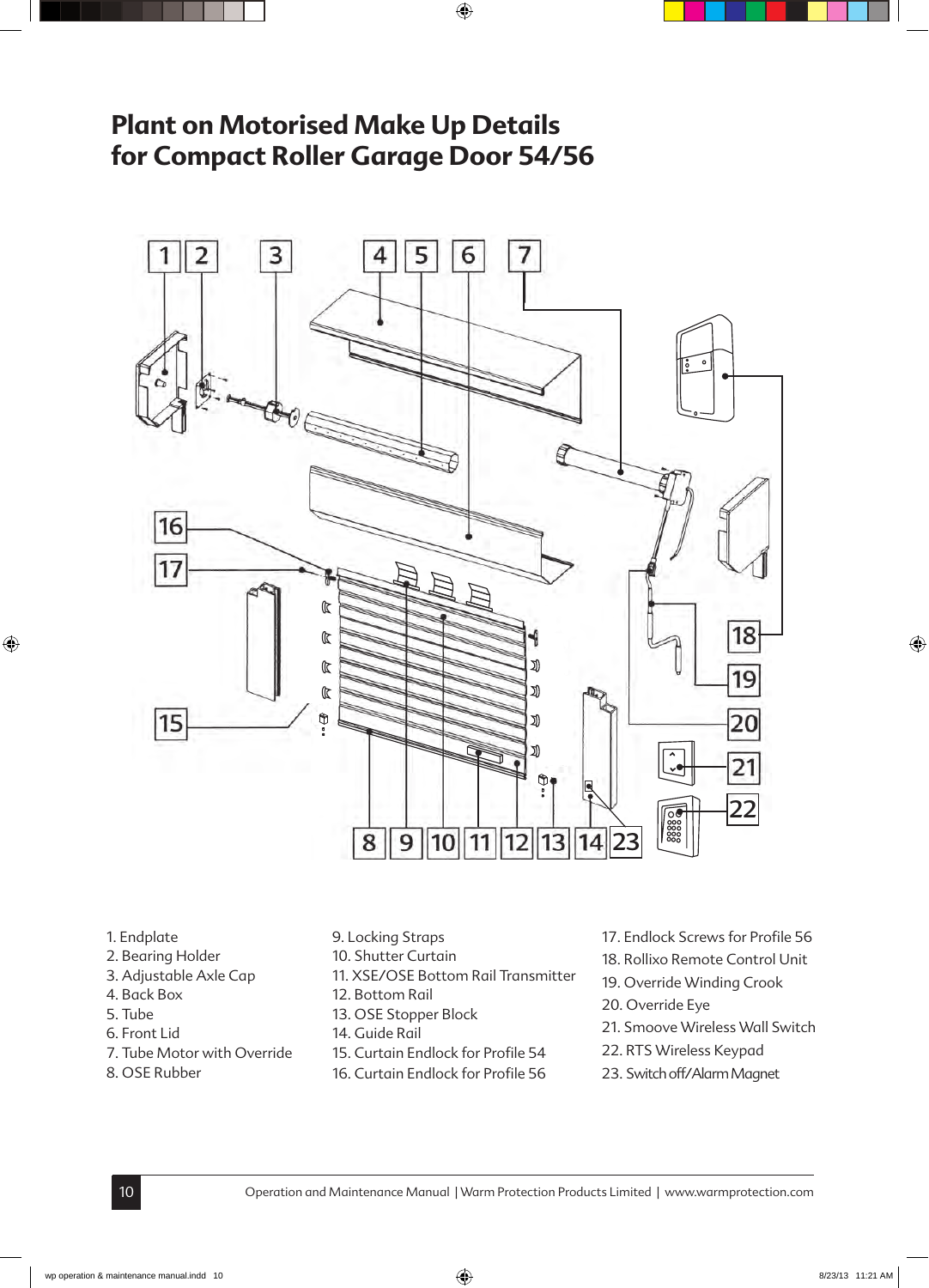### **Plant on Motorised Make Up Details for Ultimate Roller Garage Door 75**



- 1. Shutter Curtain
- 2. Bottom Slat Carrier
- 3. OSE Rubber
- 4. OSE Rubber Blocks
- 5. Guide Rails
- 6. 70/125 oct tube
- 7. Double Rollers
- 8. Locking Straps
- 9. Endlocks
- 10. Box Ends
- 11. Top Box
- 12. Front Lid
- 13. 70 oct tube Safety Brake
- 125 oct tube Dummy End
- 14. Safety Brake
- 15. Rollixo Remote Receiver
- 16. Override Motor
- 17. Smoove Wireless Wall Switch
- 18. RTS Wireless Keypad
- 19. Locking Strap Collars
- 20. Vision Slat
- 21. Vision Endlock RH2
- 22. Vision Endlock RH1
- 23. Override Crook
- 24. CSI Motor Plate
- 25. Override Eye
- 26. XSE/OSE Bottom Rail Transmitter
- 27. Switch off/Alarm Magnet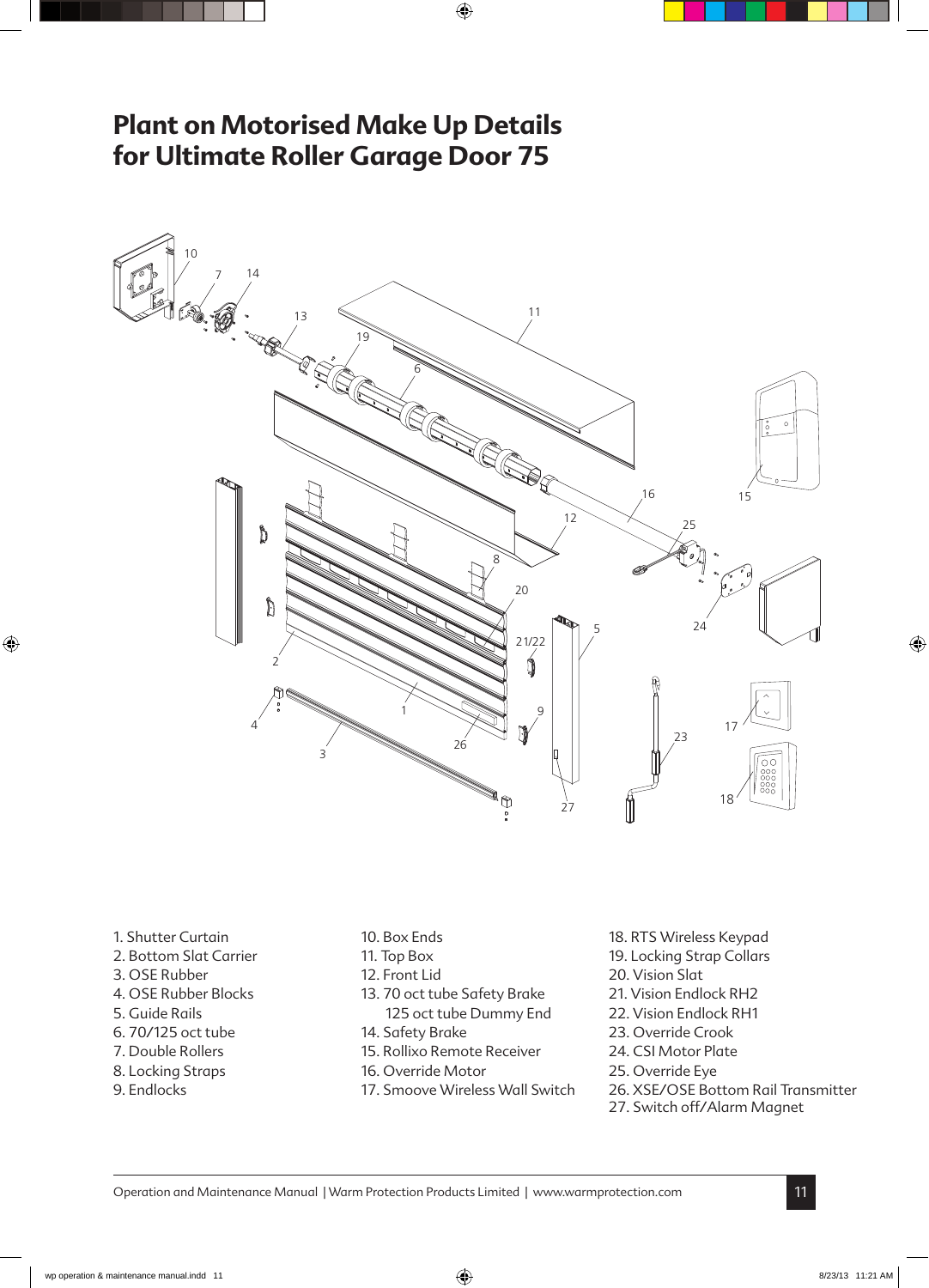

### EC Declaration of Conformity

**WARM PROTECTION POWER OPERATED ULTIMATE/COMPACT GARAGE DOORS**

In accordance with the EC Machinery Directive 2006/42/EC

We the company:

 Warm Protection Products Ltd Unit 5 Throckley Way Middlefields Industrial Estate South Shields Tyne & Wear NE34 ONU

Hereby confirm that the apparatus:

 Warm Protection Ultimate and Compact Roller Garage Doors

Conforms to the following EC Directives:

| 2006/42/EC<br>2004/108/EC<br>2006/95/EC<br>1989/106/EEC<br>1999/5/EC | <b>Machinery Directive</b><br><b>EMC Directive</b><br><b>Low Voltage Directive</b><br><b>Construction Products Directive</b><br><b>R &amp; TTE Directive</b> |
|----------------------------------------------------------------------|--------------------------------------------------------------------------------------------------------------------------------------------------------------|
| Standards applied:                                                   |                                                                                                                                                              |
| EN 13241-1: 2003                                                     | Industrial commercial and garage doors and gates -<br><b>Product Standard Part 1</b>                                                                         |
| EN 12445: 2000                                                       | Safety in use of power operated doors -Test Methods                                                                                                          |
| EN 12453: 2000                                                       | Safety in use of power operated doors - Requirements                                                                                                         |
| EN 12604: 2000                                                       | Industrial, commercial and garage doors and gates -<br><b>Mechanical aspects - Requirements</b>                                                              |
| EN 12605: 2000                                                       | Industrial, commercial and garage doors and gates -<br>Mechanical aspects - Test methods                                                                     |

Documentation manager: Warm Protection Products Ltd

J Chapman

Mr J Chapman Managing Director Date of Creation 04/06/2013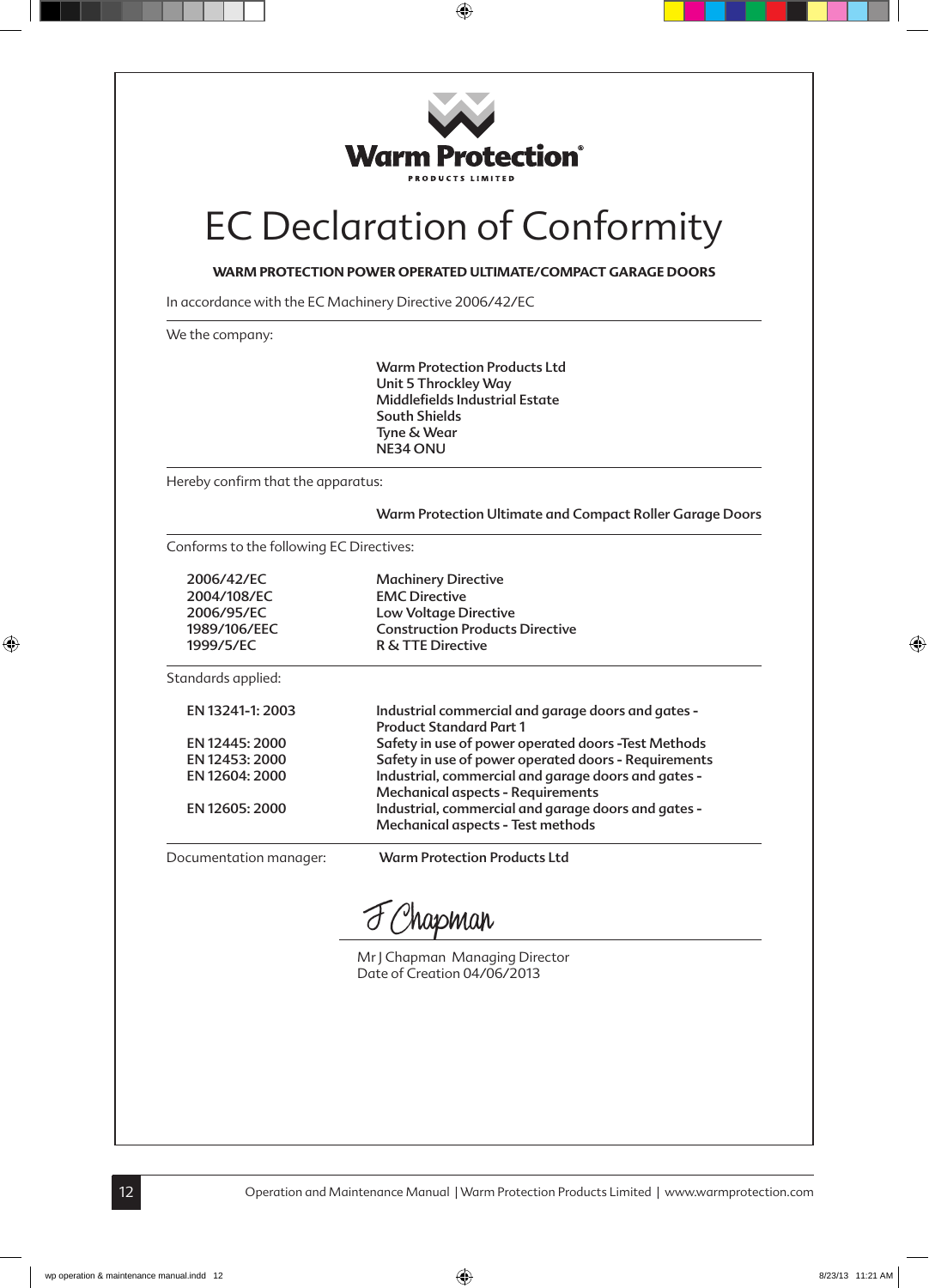

### Construction Products Regulation

#### **DECLARATION OF PERFORMANCE: NO 001 CPR2013**

| 1. Identification type:                                        | Ultimate Garage Door and Compact Garage Door                                                                                                            |
|----------------------------------------------------------------|---------------------------------------------------------------------------------------------------------------------------------------------------------|
| 2. Serial Number:                                              | No 001 (Yellow Label)                                                                                                                                   |
| 3. Intended use:                                               | Roller Garage Door/Rolling Commercial Shutter                                                                                                           |
| 4. Manufacturer:                                               | Warm Protection Products Ltd<br>Unit 5 Middlefields Industrial Estate<br>South Shields<br>Tyne & Wear<br><b>NE34 ONU</b>                                |
| 5. Authorised representative:                                  | N/A                                                                                                                                                     |
| 6. Assessment and verification<br>of constancy of performance: | System 3-4                                                                                                                                              |
| 7. Notified body:                                              | TUV NORD GmbH Hanover performed initial type testing under<br>system 3 and issued protocol on product ITT No 11 325 394907006<br>and ITTNo11 325 392981 |
| 8. European Technical Assessment: N/A                          |                                                                                                                                                         |

9. Declared performance:

| Characteristics                               | <b>Declared Performance</b> | <b>Harmonised standard</b>      |
|-----------------------------------------------|-----------------------------|---------------------------------|
| Watertightness                                | Class <sub>0</sub>          |                                 |
| Dangerous substances                          | None                        |                                 |
| Resistance to wind load                       | Class 2                     |                                 |
| Thermal resistance                            | 5.7w/m2.k                   | EN 13241-1:<br>$2003 + A1:2011$ |
| Air permeability                              | Class <sub>0</sub>          |                                 |
| Safe opening                                  | Pass                        |                                 |
| Definition of geometry of glass components    | Pass                        |                                 |
| Mechanical resistance stability               | Pass                        |                                 |
| Operating forces                              | Pass                        |                                 |
| Durability of the performance characteristics | 3300 cycles                 |                                 |

Specific Technical Documentation: Not applicable

10. The performance of the products identified in points 1 and 2 is in conformity with the declared performance in point 9. This declaration performance is issued under the sole responsibility of manufacturer identified in point 4.

Signed for and on behalf of the manufacturer by:

*Phapman* 

Mr J Chapman Managing Director Date of Creation 28/06/2013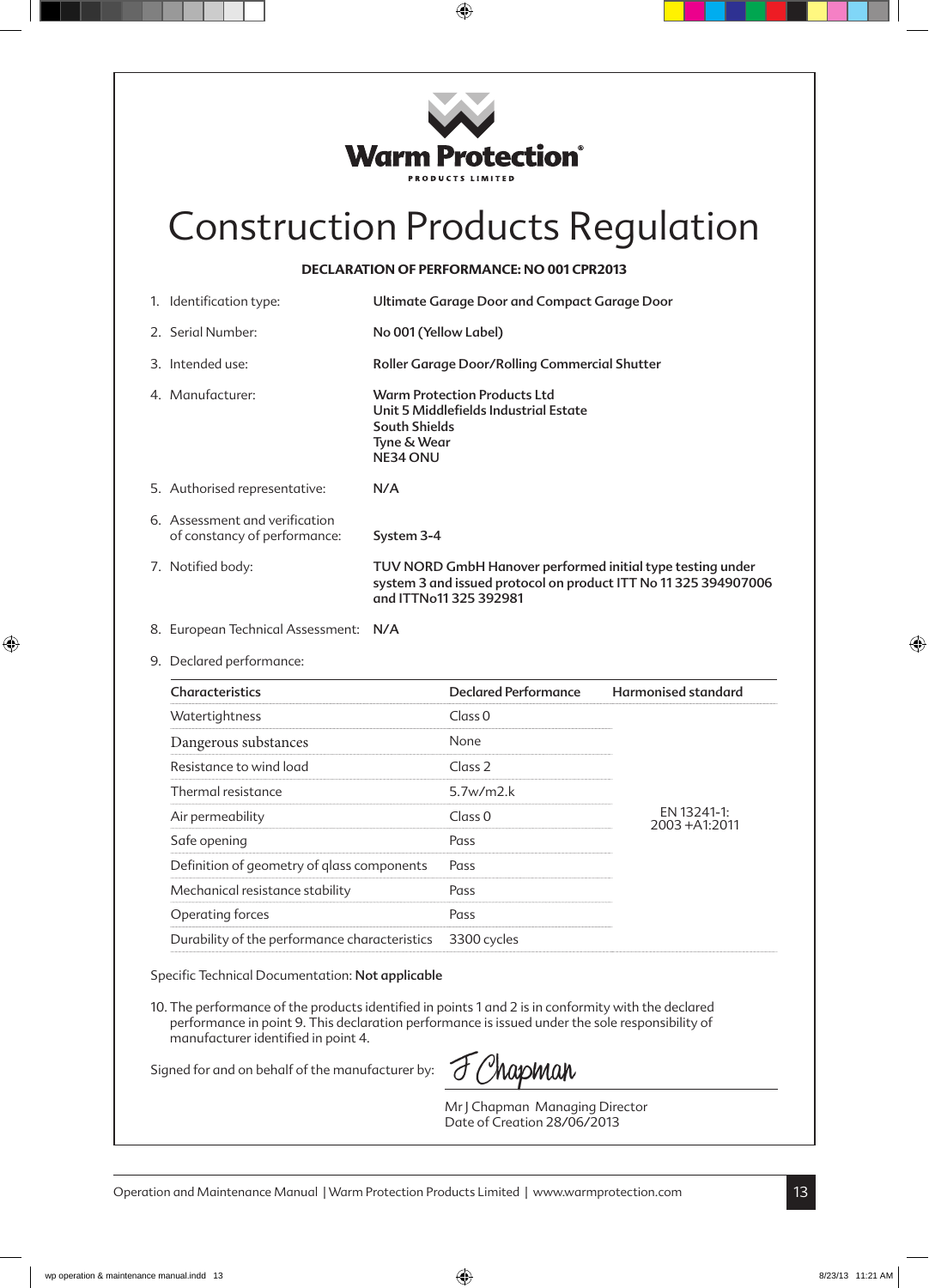# **Warranty**

#### **The warranty for this product is only granted if:**

- 1. The installation/servicing is carried out by an authorised approved competent installation engineer following Warm Protection Products Ltd fitting/installation instructions.
- 2. No additional objects are attached to the door.
- 3. Only original Warm Protection Products Ltd parts are used.
- 4. Annual maintenance check/service are performed and logged in the maintenance manual.
- 5. The door is regularly cleaned, at least 4 times per year.
- 6. The door operation cycle is based on an average of 3 complete operations per day.
- 7. The safety requirements laid down in BS12453 and BS12445 Standards show that power operated doors must be maintained at least once a year with all maintenance work/servicing documented in the log/maintenance manual.
- 8. Failure to maintain the door will invalidate the warranty and CE marking.

## Our Five Year Guarantee

GENERAL WARRANTY: Rolladoor, electric operators, spares and accessories are warranted against manufacturing defects for a period of two years from the date of purchase. ADDITIONAL PERFORMANCE GUARANTEE The paint finish can be expected to provide a weatherproof membrane, i.e. will resist perforation of alloy substrate due to corrosion from the weatherside. Any fade of colour change shall be limited and uniform given equal exposure to the local environmental conditions. The guarantee applies to the weatherside of the door curtain only and is subject to the following conditions: 1. The garage door must be free of impact or mechanical damage, scratches, tears, scuffs or other surface abrasions. 2 Surfaces must be freely exposed to washing by rainfall and kept clear of bird droppings, accumulated dirt and debris. 3. The guarantee applies only to the weatherside and where more than 5% of the surface area of any one door is affected. Corrosion, discolouration or other effects arising from elements within the building or from abnormal pollution or contact with aggressive fumes or chemicals are excluded. 4. The guarantee begins at the time of first delivery of the product by Warm Protection Products Limited. 5. This guarantee is valid for doors sold in the UK and Republic of Ireland only. 6. In the event of a justifiable and agreed claim the company may replace the door or offer a refund at its sole discretion. Any refund will be limited to a maximum value equivalent to the list price of the door applicable at the time of purchase. 7. Small template marks may appear on the inside of the top section of the Rolladoor curtain, where the locking straps appear, this is normal and will not interfere or damage the door are void from guarantee. 8. Wearing of the Rolladoor curtain may appear and be visible when the Rolladoor curtain is fully open. This wear is due to the lead in of the curtain in the guide tracks. The wearing is common and will not result in a defect of the shutter door. The wearing down of the paint to the aluminium will not result in further damage and is seen as general wear and tear. This wear and tear is hidden within the guide tracks when the Rolladoor is fully lowered. This wear and tear will not be taken as a fault on the door and the Rolladoor curtains will not be replaced if these marks appear. All other parts of the door are guaranteed against manufacturing defects for a period of two years from date of purchase. PLEASE NOTE: In line with Warm Protection Products Limited's policy of continuous product improvement, we reserve the right to make changes without prior notification. Whilst every effort has been made to provide an accurate representation, colours shown in this brochure are for illustrative purposes only and may vary from the product received.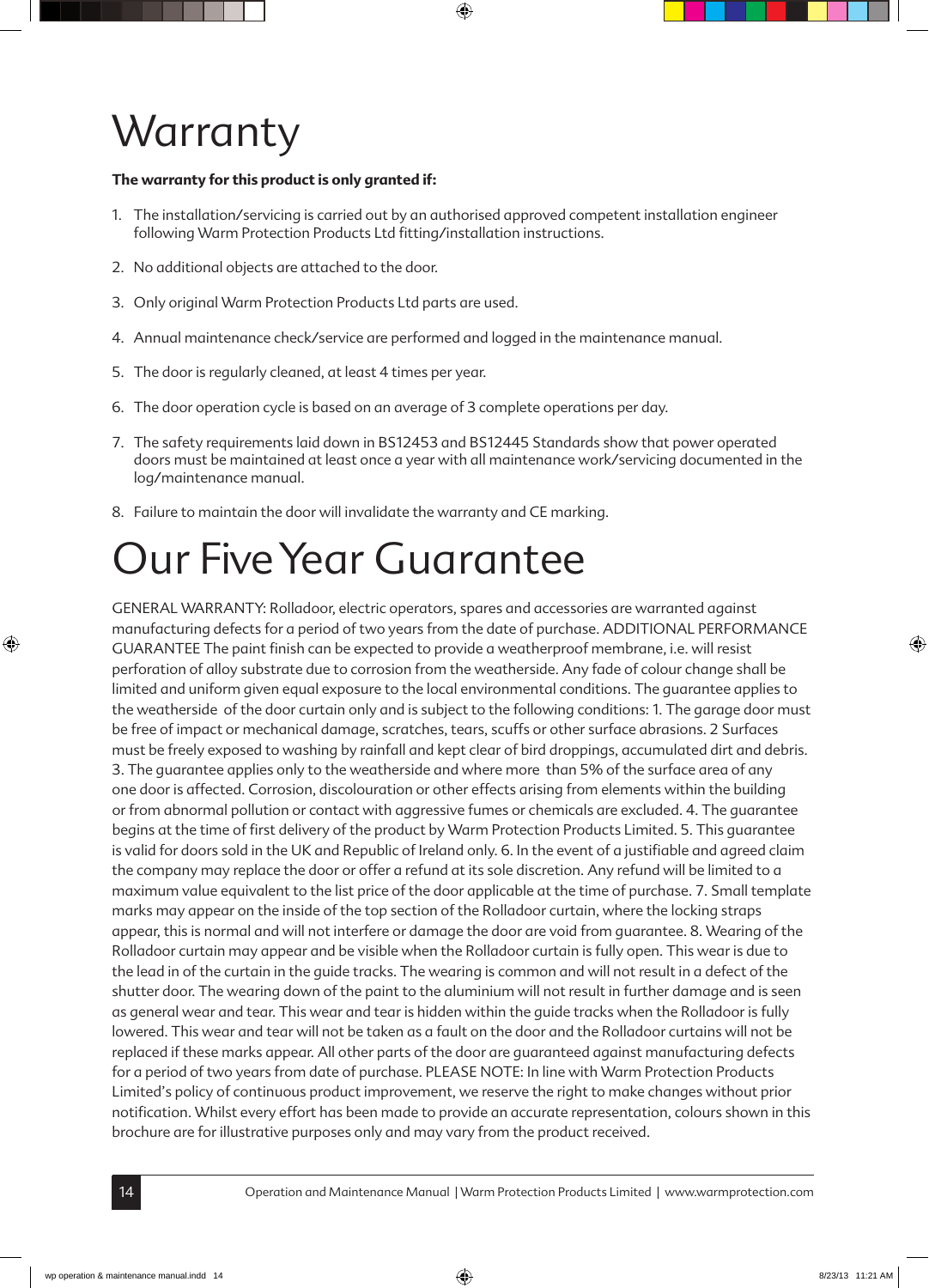## Service and Maintenance Record

To comply with CE legislation and to ensure warranty cover, your roller garage door should be serviced at least once per year. failure to keep the door service schedule will invalidate the warranty. Only approved Warm Protection Products Limited agents should be used. service agents should fill in and date the forms.

| Date:              | Year One: | Year Two: | Year Three: |
|--------------------|-----------|-----------|-------------|
| Work carried out:  |           |           |             |
| Work performed by: |           |           |             |
| Print:             |           |           |             |
| Signed:            |           |           |             |
| Company name:      |           |           |             |
| Notes:             |           |           |             |

| Date:              | Year Four: | <b>Year Five:</b> |
|--------------------|------------|-------------------|
| Work carried out:  |            |                   |
| Work performed by: |            |                   |
| Print:             |            |                   |
| Signed:            |            |                   |
| Company name:      |            |                   |
| Notes:             |            |                   |